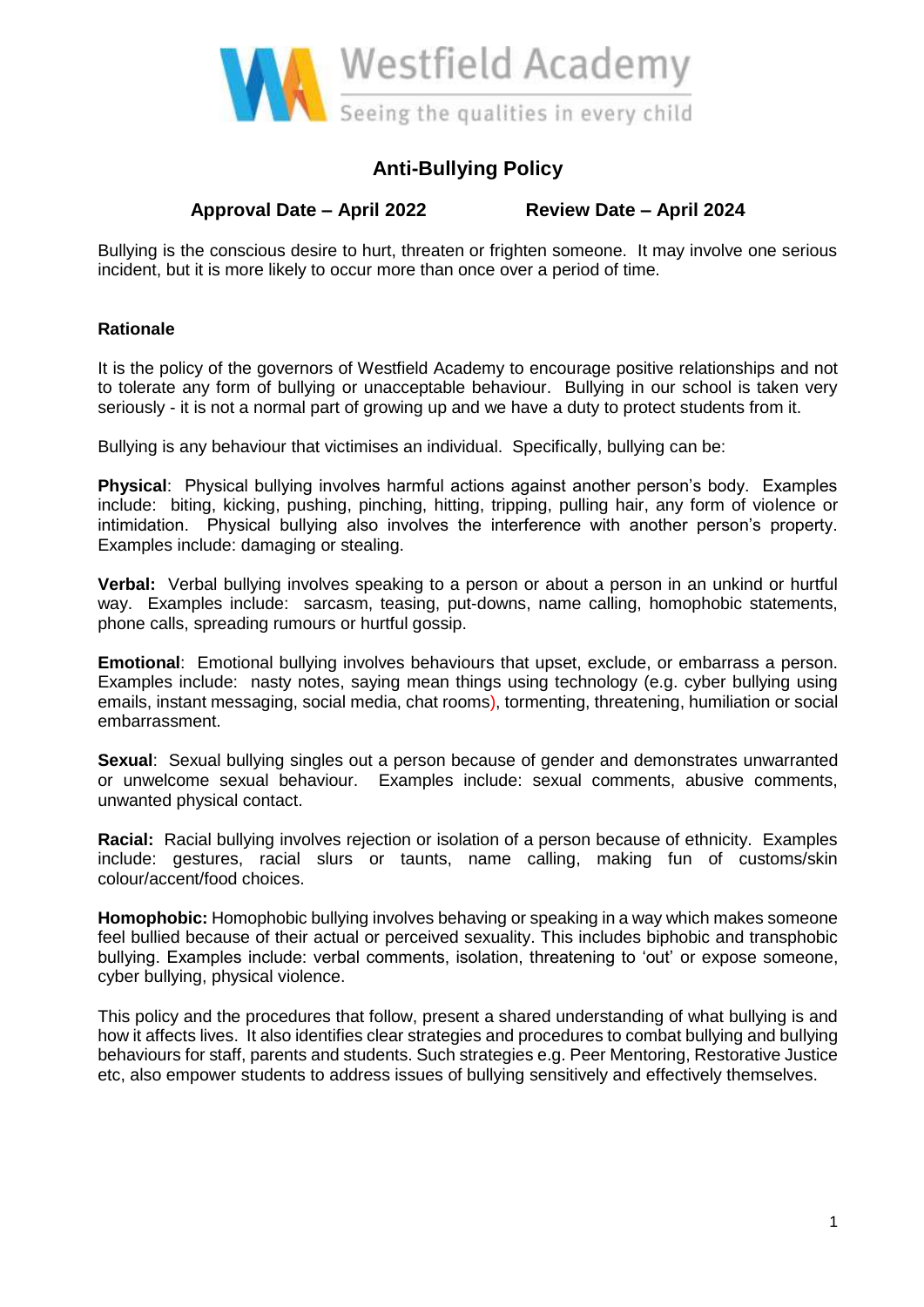## **Roles and responsibilities**

1.1. The Governing Body will:

- Establish this policy, in consultation with the Senior Leadership Team, students and staff, and keep it under regular review.
- Ensure that the policy is non-discriminatory and is communicated clearly to students.
- Review the effectiveness of policy and practice.

1.2. The Assistant Headteacher will:

- Have overall responsibility for the implementation and review of the policy and procedures and for reporting to governors on its impact.
- Ensure that the policy is publicised by making it known within the school and by bringing it to the attention of students at least once a year.
- Ensure intervention is in place to address issues of bullying.

#### 1.3. Staff will -

- Respond appropriately to all reported incidents of bullying and ensure that the policy and procedures are followed and applied consistently and fairly.
- Deal independently with low level incidents and be aware of when to seek additional support.
- Ensure accurate records are kept of incidents of bullying that have been reported and subsequent action taken.
- Respond to parental concerns within 48hrs and regularly report progress towards resolution.
- Use opportunities available to promote positive behaviour strategies and discuss the appropriate way to behave towards each other, e.g. wider curriculum, assemblies.
- Provide appropriate supervision in key areas at problem times, e.g. playground/toilets at lunchtime.
- Teach students the skills to enable them to manage conflict and anger in a reasonable way.
- Signpost students for additional support and interventions as necessary.
- Build good relationships so students and staff demonstrate mutual respect for each other and students feel confident about confiding in staff.
- Provide good role models in the way they speak and deal with students and each other.

1.4. Students will:

- Be aware that the school does have an Anti-Bullying Policy and that there are agreed procedures to be followed to deal with incidents of bullying.
- Recognise that bullying is destructive for all concerned and it is likely to continue until appropriate interventions are put in place to resolve the situation.
- Tell a teacher or member of staff, a friend, a peer mentor, prefect or parent if they are being bullied or know someone who is being bullied – recognizing their responsibility to help to stop the bullying continuing and making someone miserable.
- Be a good role model for other pupils in the way they speak and deal with each other.

#### **Related Documents**

- A) Appendix 1: Responsive procedures for dealing with incidents of bullying
- B) Behaviour for Learning Policy and Procedures.

#### **Monitoring**

This policy is monitored by the Governors' Student Matters Sub-Committee by using the following evidence:

- **Report from the Assistant Headteacher.**
- A member of the sub-committee conducting student surveys/interviews focussing on bullying issues.

#### **Responsible**:

Julie Strange – Assistant Headteacher